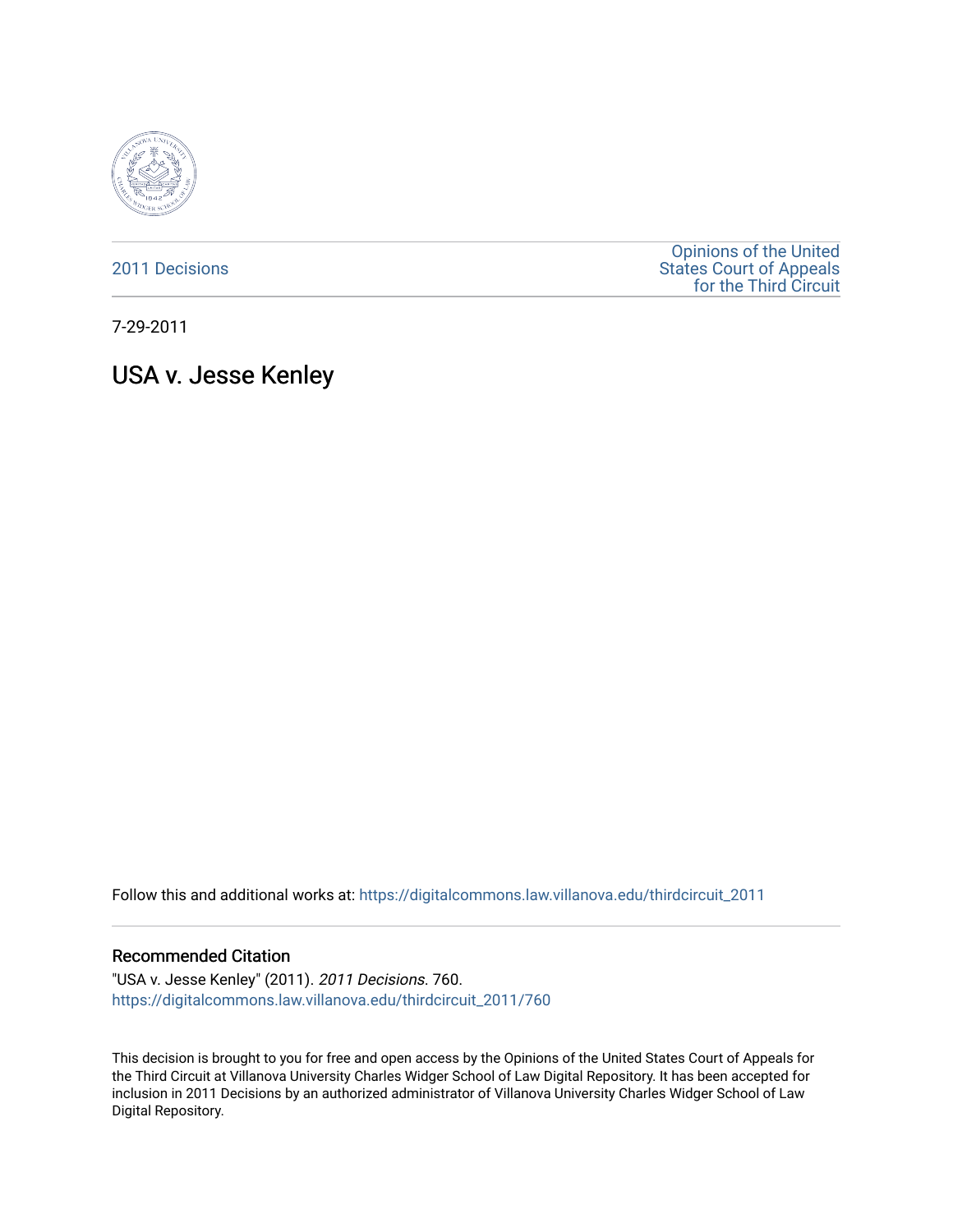## NOT PRECEDENTIAL

## UNITED STATES COURT OF APPEALS FOR THE THIRD CIRCUIT

\_\_\_\_\_\_\_\_\_\_\_\_

No. 10-1259 \_\_\_\_\_\_\_\_\_\_\_\_

### UNITED STATES OF AMERICA

v.

JESSE KENLEY,

Appellant \_\_\_\_\_\_\_\_\_\_\_\_

On Appeal from the United States District Court for the Middle District of Pennsylvania (D.C. No. 1-06-cr-00009-001) District Judge: Honorable Sylvia H. Rambo

\_\_\_\_\_\_\_\_\_\_\_\_

Argued July 14, 2011 Before: SLOVITER, FUENTES and FISHER, *Circuit Judges*.

(Filed: July 29, 2011)

Michael J. Kelly (Argued) 3007 Devereaux Avenue Philadelphia, PA 19149 *Counsel for Appellant*

William A. Behe (Argued) Office of United States Attorney 228 Walnut Street, P.O. Box 11754 220 Federal Building and Courthouse Harrisburg, PA 17108 *Counsel for Appellee*

# OPINION OF THE COURT

\_\_\_\_\_\_\_\_\_\_\_\_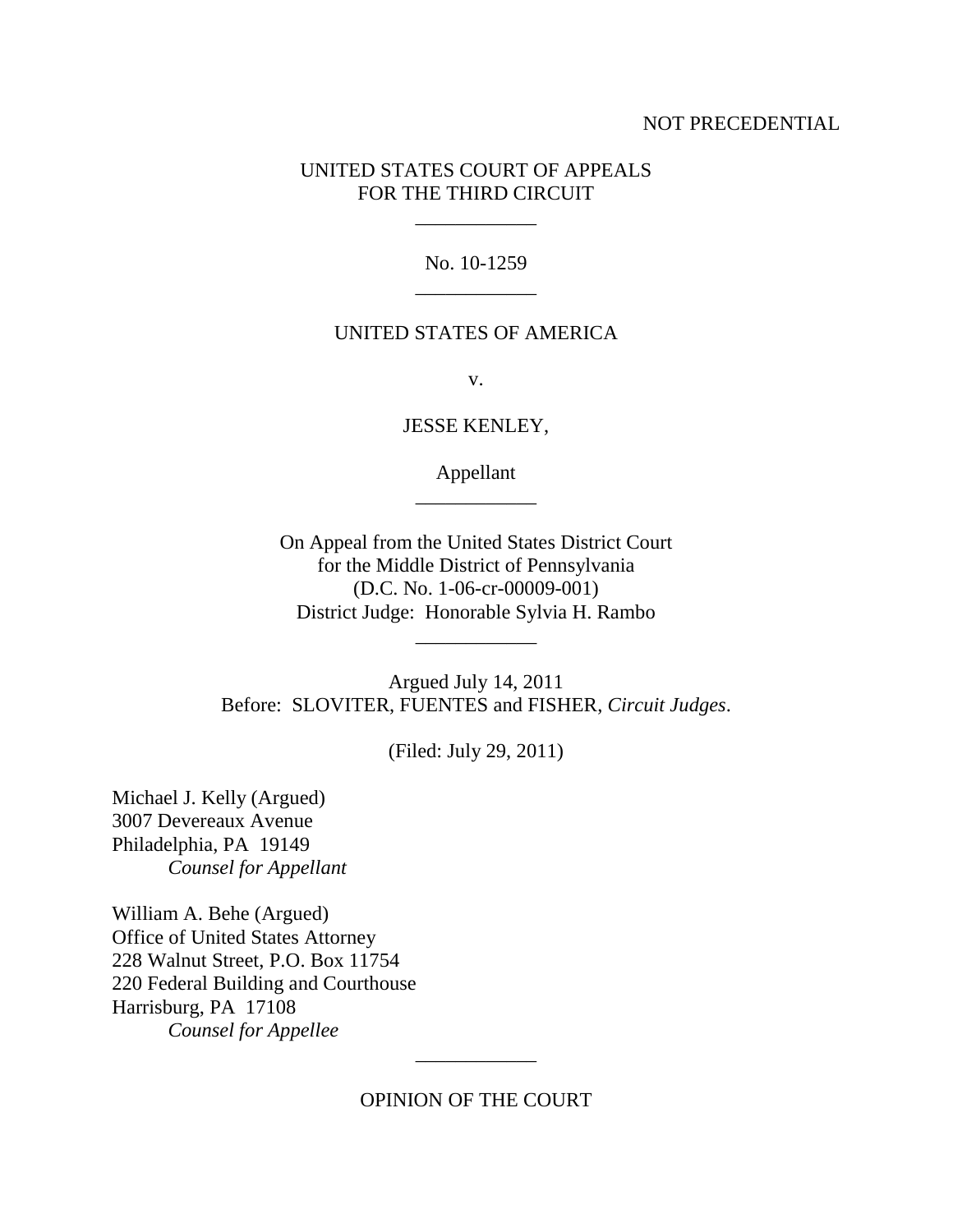FISHER, *Circuit Judge*.

Jesse Kenley appeals from the District Court's order denying his petition under 28 U.S.C. § 2255 and refusing to conduct an evidentiary hearing. For the reasons stated herein, we will affirm.

\_\_\_\_\_\_\_\_\_\_\_\_

I.

We write primarily for the parties, who are familiar with the factual context and legal history of this case. Therefore, we will set forth only those facts necessary to our analysis.

The underlying facts of this case are set forth in our previous opinion affirming the District Court's denial of Kenley's motion to withdraw his guilty plea, *see United States v. Kenley*, 299 Fed. Appx. 184 (3d Cir. 2008), and need not be repeated here. After Kenley was charged with murder and robbery in state court, he entered into a plea agreement with federal prosecutors. In lieu of prosecution on the state charges, Kenley pled guilty to Hobbs Act robbery, conspiracy, and witness tampering, in violation of 18 U.S.C. §§ 1951, 371, and 1512. As contemplated in the plea agreement, the District Court sentenced Kenley to 420 months' imprisonment.

Kenley subsequently filed a petition under 28 U.S.C. § 2255 seeking to vacate his sentence on the grounds of ineffective assistance of counsel. Specifically, Kenley claimed that his counsel, Thomas Thornton, was ineffective for failing to advise him that he would be waiving a viable statute of limitations defense to two of the federal charges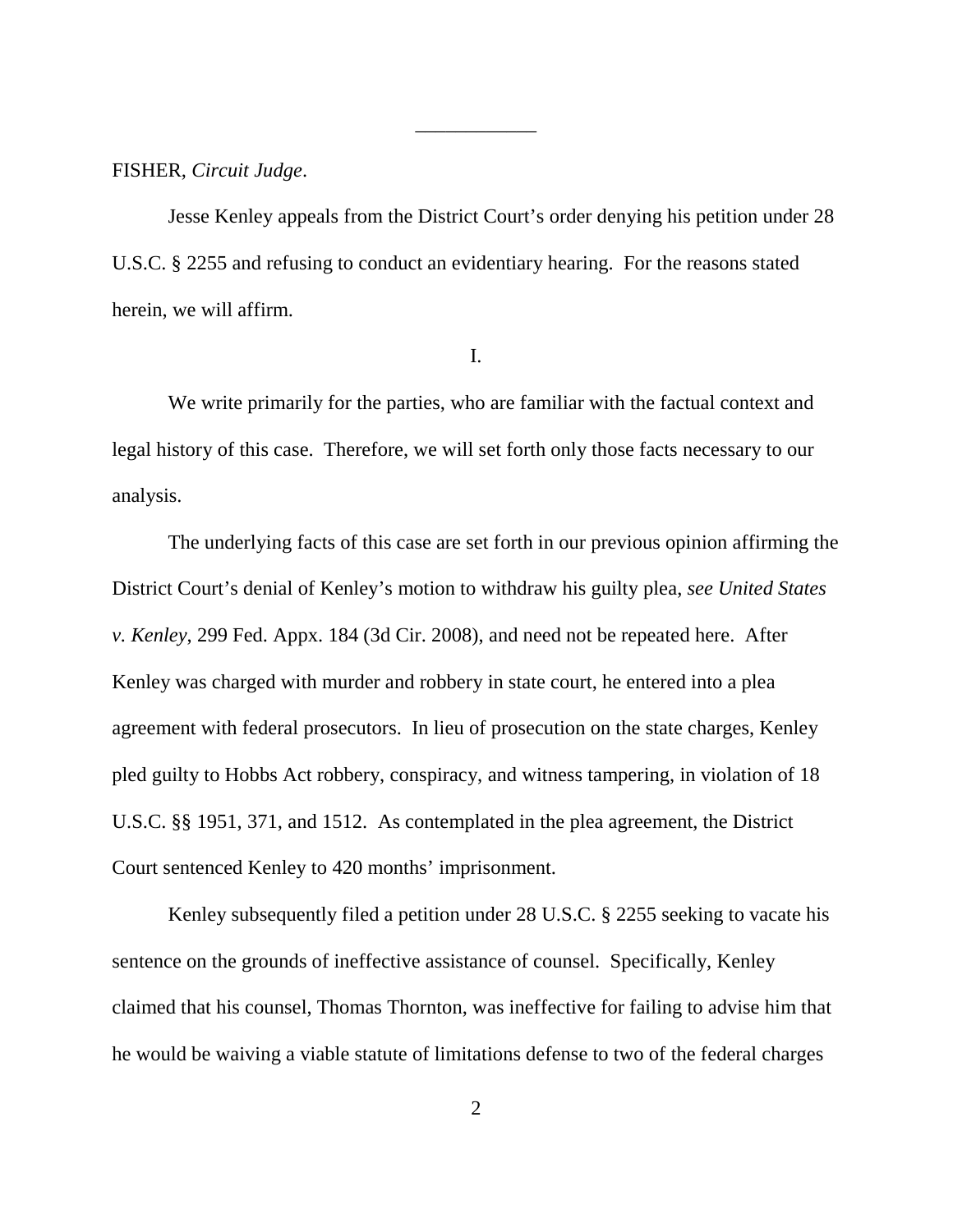to which he pled guilty. The District Court summarily denied the petition without holding an evidentiary hearing, ruling that Kenley's claims were without any basis. Kenley timely appealed. We granted a certificate of appealability as to part of Kenley's petition, namely, as to whether the District Court erred in ruling that Kenley was not prejudiced by Thornton's alleged ineffectiveness and whether the District Court abused its discretion by denying his petition without first holding an evidentiary hearing to find the relevant facts with respect to his claim.

### II.

"We review the District Court's denial of an evidentiary hearing in a *habeas* case for abuse of discretion." *United States v. Lilly*, 536 F.3d 190, 195 (3d Cir. 2008). "In a federal habeas corpus proceeding, we exercise plenary review of the district court's legal conclusions and apply a clearly erroneous standard to the court's factual findings." *Id.* (internal quotation marks omitted)*.* [1](#page-3-0)

### III.

A prisoner in federal custody may move to vacate a sentence if it "was imposed in violation of the Constitution or laws of the United States[.]" 28 U.S.C. § 2255. In evaluating a federal habeas petition, a District Court must hold an evidentiary hearing "[u]nless the motion and the files and records of the case conclusively show that the prisoner is entitled to no relief[.]" *Id.* It is well-established that "[b]efore deciding

<span id="page-3-0"></span><sup>&</sup>lt;sup>1</sup> The District Court had jurisdiction over Kenley's  $\S$  2255 petition pursuant to 28 U.S.C. § 1331. We have jurisdiction based on 28 U.S.C. §§ 1291 and 2253(a).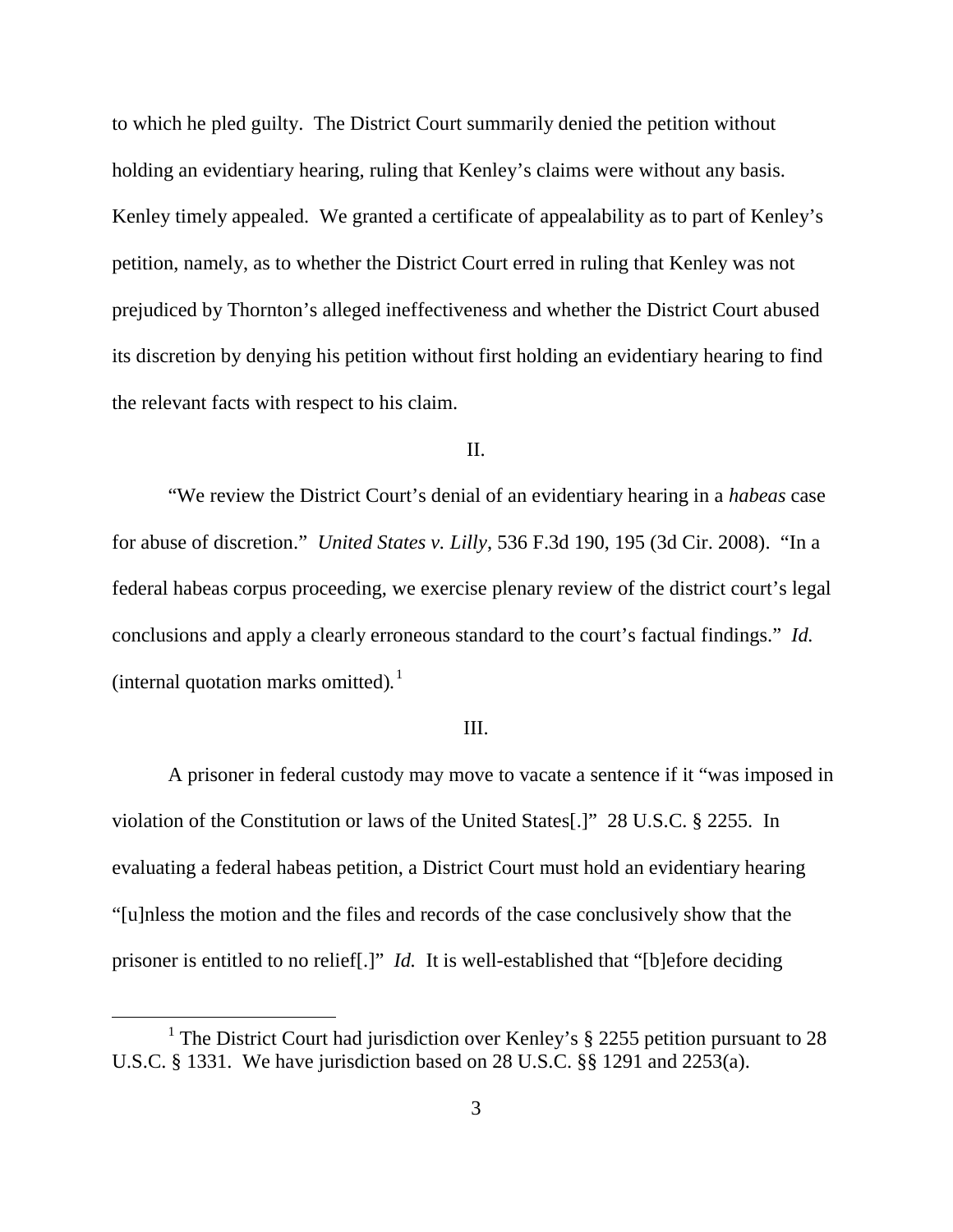whether to plead guilty, a defendant is entitled to the effective assistance of competent counsel." *Padilla v. Kentucky*, 130 S. Ct. 1473, 1480-81 (2010) (internal quotation marks omitted). A prisoner seeking relief on the grounds of ineffective assistance of counsel bears the burden to demonstrate two requirements. "First, the defendant must show that counsel's performance was deficient." *Strickland v. Washington*, 466 U.S. 668, 687 (1984). Second, "the defendant must show that the deficient performance prejudiced the defense." *Id.* In this regard, the defendant "must show that there is a reasonable probability that, but for counsel's unprofessional errors, the result of the proceeding would have been different." *Id.* at 694.

We have "endorsed the practical suggestion in *Strickland* [that we may] consider the prejudice prong before examining the performance of counsel prong because this course of action is less burdensome to defense counsel." *Lilly*, 536 F.3d at 196 (alteration in original) (internal quotation marks and citation omitted). Finding that approach appropriate here, we conclude that Kenley fails to demonstrate the requisite prejudice entitling him to relief. To that end, his claim may be resolved on this ground without deciding whether counsel's performance was constitutionally deficient.

"In a challenge to a guilty plea based on ineffective assistance of counsel, the prejudice inquiry takes the form of 'whether counsel's constitutionally ineffective performance affected the outcome *of the plea process*.'" *United States v. Orocio*, -- F.3d -- , 2011 WL 2557232, at \*9 (3d Cir. June 29, 2011) (emphasis in original) (quoting *Hill v. Lockhart*, 474 U.S. 52, 59 (1985)). "[I]n order to satisfy the 'prejudice' requirement,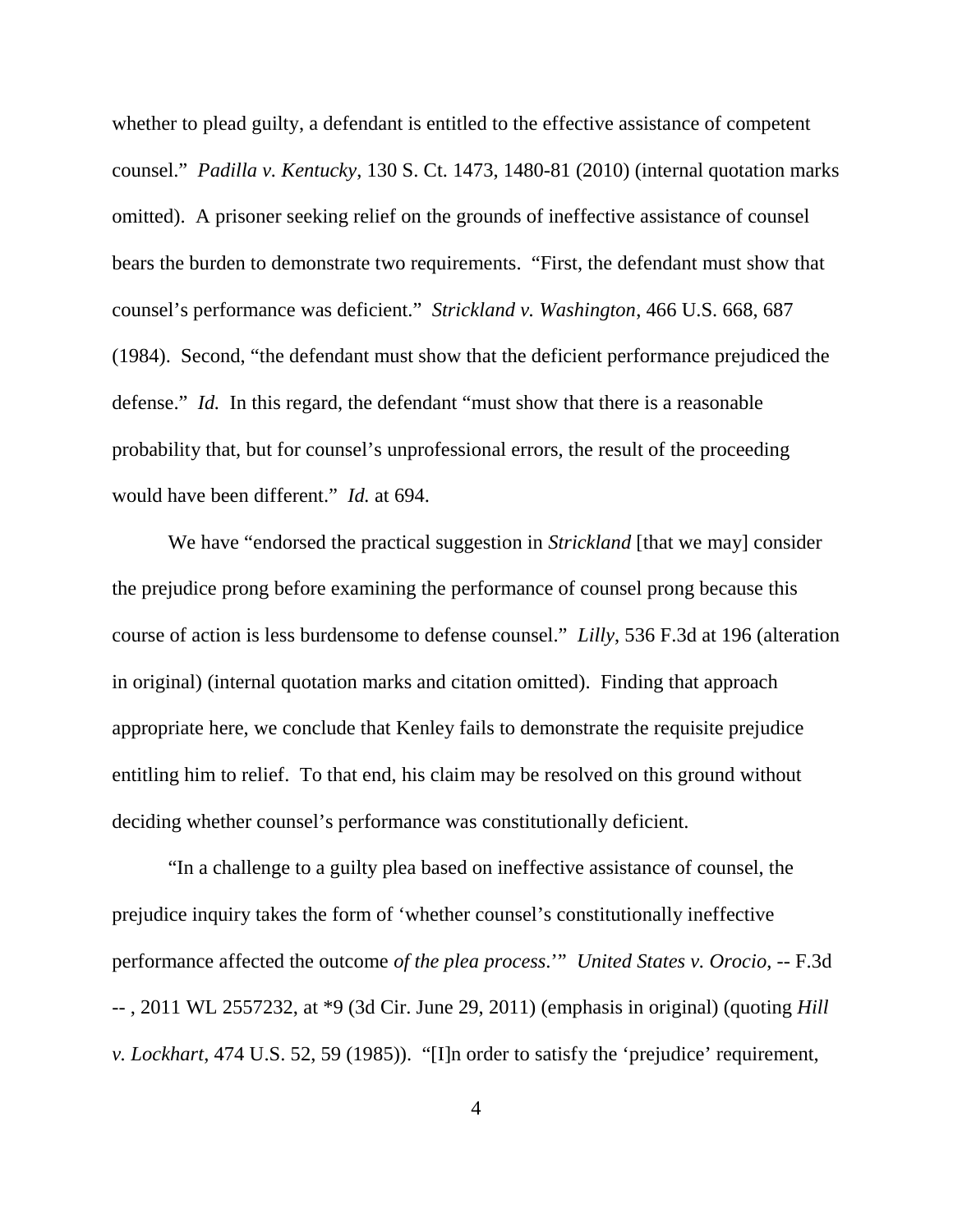the defendant must show that there is a reasonable probability that, but for counsel's errors, he would not have pleaded guilty and would have insisted on going to trial. *Hill*, 474 U.S. at 59. In claiming ineffective assistance of counsel, Kenley states that "[c]ounsel failed to inform petitioner that he would be waiving his 'statute of limitations' defense . . . by pleading guilty in [f]ederal court." (App. Vol. II at 32A.) Kenley's petition does not state a desire to have gone to trial on the state charges had he known of a viable statute of limitations defense to the federal charges, although his accompanying memorandum of law does assert that he would have gone to trial in state court, had counsel informed him of the defense.

Kenley asserts that the record "makes it impossible to gauge the likelihood of Mr. Kenley's claim that he would have gone to trial in state court had he known that he had a complete defense to the federal charges." (Br. for Appellant Jesse Kenley at 27.) We disagree. Kenley fails to express a "plausible foundation in the record" to support his claim. *United States v. Nahodil*, 36 F.3d 323, 327 (3d Cir. 1994). There is no basis in the record before us upon which Kenley can demonstrate a reasonable probability that he would have gone to trial. To the contrary, the record suggests the opposite. Thornton's testimony demonstrates that the focus of the federal plea negotiations was arriving at a term of years that would be agreeable to all parties. (App. Vol. II at 81A-82A.) Additionally, Thornton expressed his concern that Kenley could face a capital murder prosecution in state court if a federal plea agreement was not reached. (*Id.* at 67A, 82A.) There is no indication in the record that Kenley would have wanted to go to trial on the